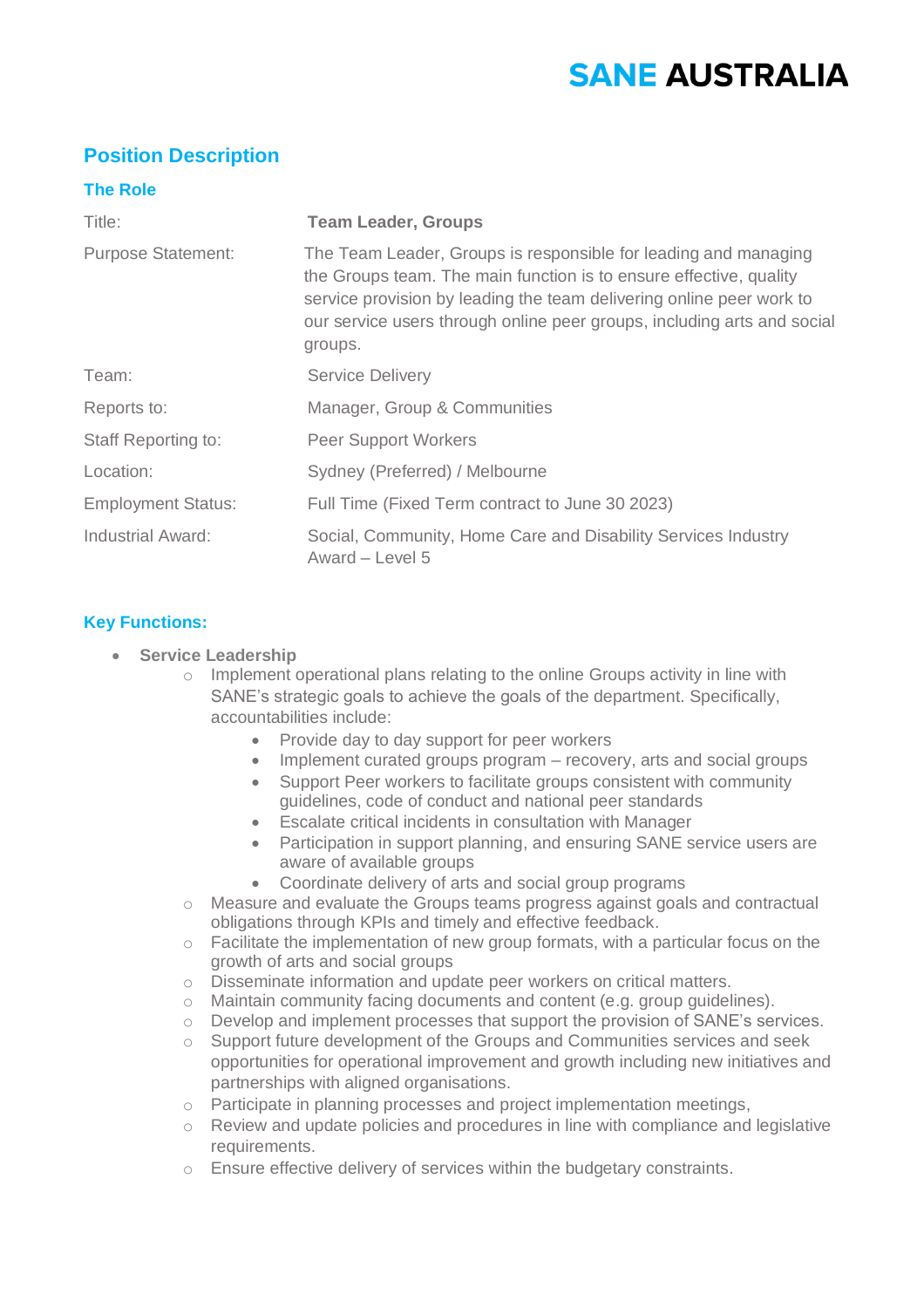- $\circ$  Identify efficient service provision strategies that ensure expenditure is justifiable and relevant.
- o Prepare timely and accurate reports on the Groups and Communities service provision and operations as required (for the Executive, the Board, Funders etc).
- **Quality and Safety** 
	- o Work with the Manager, Groups and Communities and the Head, Service Delivery to implement continuous improvement activities to enhance service provision and workflows.
	- o Identify key policy and advocacy issues relevant to those who access support and provide guidance to the Leadership Team on these issues.
	- o Monitor emerging themes from feedback and complaints and ensure they're responded to through continuous improvement.
	- o Keep up to date on best practice, evidence-based support within the Groups and Communities setting and develop an evaluation framework for continuous service development and improvement.
	- o Oversee safety management plans for high-risk clients.
	- o Ensure services are delivered in accordance with SANE's processes and in line with our mission, vision and values.
	- o Create, maintain, and foster a safe and mentally healthy workplace
- **Leadership, People and Culture**
	- o Provide day-to-day leadership, mentoring and coaching to the peer workers in the Groups and Communities team
	- o Develop and empower employees to deliver high quality, client-centred and costeffective services.
	- o Provide role clarity for all team members, set and document clear standards and ensure accountability for performance and results.
	- o Work with the Manager, Groups and Communities to ensure recruitment, onboarding and training is a high standard across the team.
	- o Manage ongoing performance and development within the Groups and Communities.
	- o Facilitate regular group supervision and professional development activities for Groups and Communities team members.
	- o Optimise skill development and develop a training schedule to meet individual needs, ensuring there are appropriate development opportunities.
	- o Provide internal training, advice, and practical assistance to build competence and expertise.
	- o Participate in the Leadership group and related activities.
	- $\circ$  Drive a high-performance culture to achieve team and organisational goals.
	- o Embrace the SANE Australia values in everything you do
	- o Maintain respectful relationships and communications with all SANE Australia team members, partners and supporters.

## **Key Relationships:**

- o Group facilitators
- o Dax Centre staff as required for art groups

## **Essential Requirements – Key Selection Criteria:**

• **Skills & Expertise**